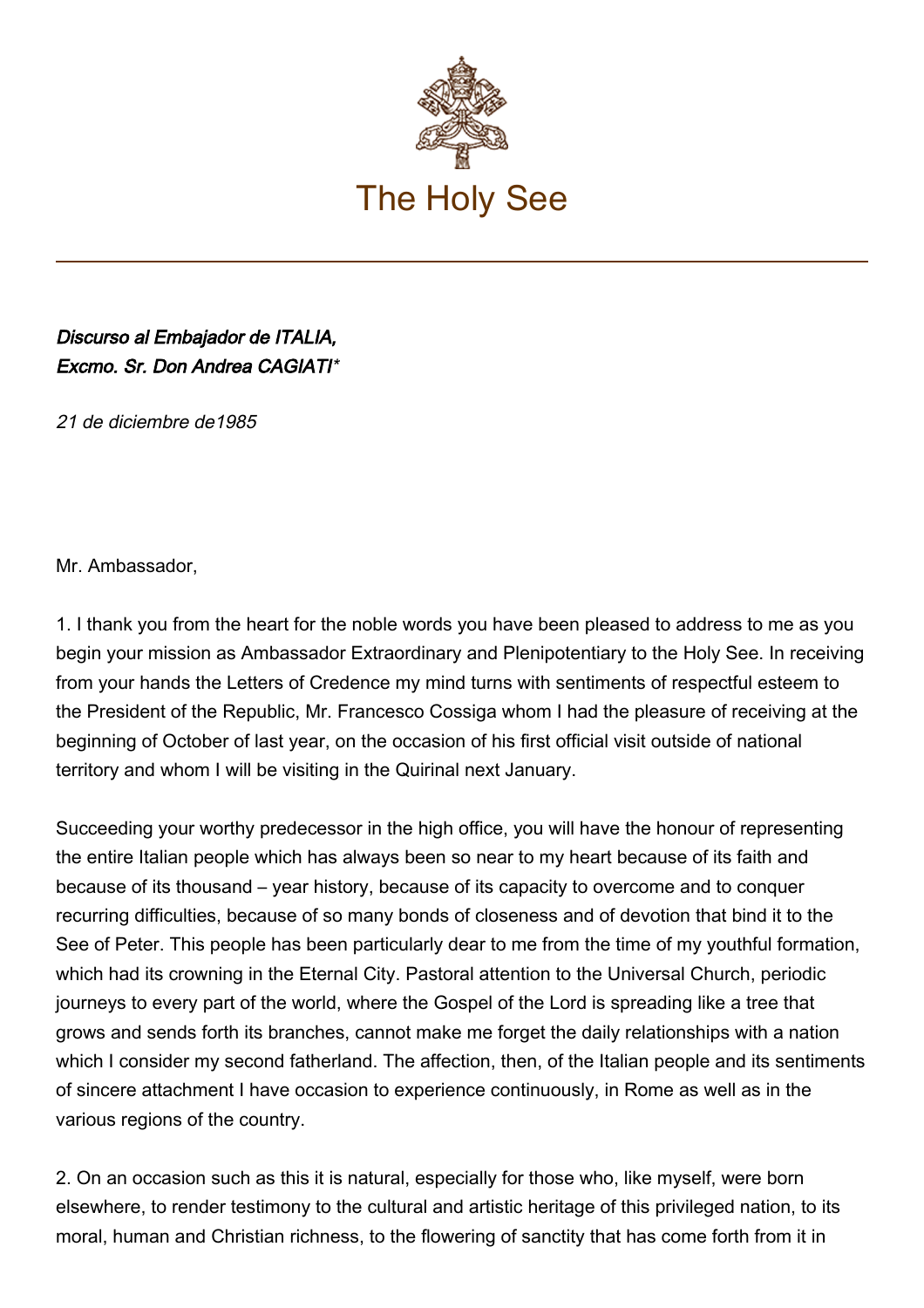every age as from a vital spring, to the edification of the Church and to the benefit of humanity.

In the train of such glorious traditions, from the beginning of my pastoral service for the whole Church, I have hoped for the continuance and the development of that harmony of relationships between Italy and the Holy See, which, since the time of the Lateran Agreements, has been promoted and profitably safeguarded. In the relations between the two parties, there has in fact been established a positive level of equilibrium, which serves the common good of the Italian people and of the Church, contributes not a little to the preservation of internal peace and favours the social and civil progress of the country.

It is an equilibrium founded on respective autonomy, understood as conscious expression of the liberty proper to each, on reciprocal competences necessarily distinct and faithfully observed. It is an equilibrium that years of reflection and of study have seen fit to redefine in light of the changes in the institutional picture of the Italian Republic and of the vast horizons opened by the Second Vatican Council. Such a rethinking led to the recent agreement of modification of the Concordat, which opens new perspectives of relationships, marked by mutual respect, confidence and collaboration so as to be able to meet the religious, moral and cultural needs of the people of our time.

3. The harmony of values and of objectives, to which you, Mr. Ambassador, rightly made reference, calls the Church and the Italian State to overcome the difficulties of the way, to meet on the common terrain of highly relevant activities, so as to contribute to resolving the many problems that closely touch modern industrialized societies: promotion of man and of his development, understanding among the nations, assistance to the poor countries, self‑determination of the oppressed peoples, fight against drugs, violence, hunger in the world.

The Church, animated by the spirit of the Gospel, is at work fomenting in men's hearts, especially those of the youth, an openness toward the great and true values of love, liberty, brotherly solidarity, peace, social justice. These are the values that build the future and the greatness of an authentically civilized country.

It is for this reason that the Church, placing man at the centre of its own pastoral task, continues to proclaim at the top of her voice the respect and the sacredness of life, which every rightful State should place at the summit of its concerns.

If civilization is measured by the recognition and the effective safeguarding of the rights of the person, it appears evident that it is a duty to give absolute precedence to the life of every individual human being and to guarantee it in every moment of the span of its existence.

For the same reason, the Church, enlightened by the faith received from above, strives to defend the precious values of matrimony and of the family, without which it is not possible to ensure, in a